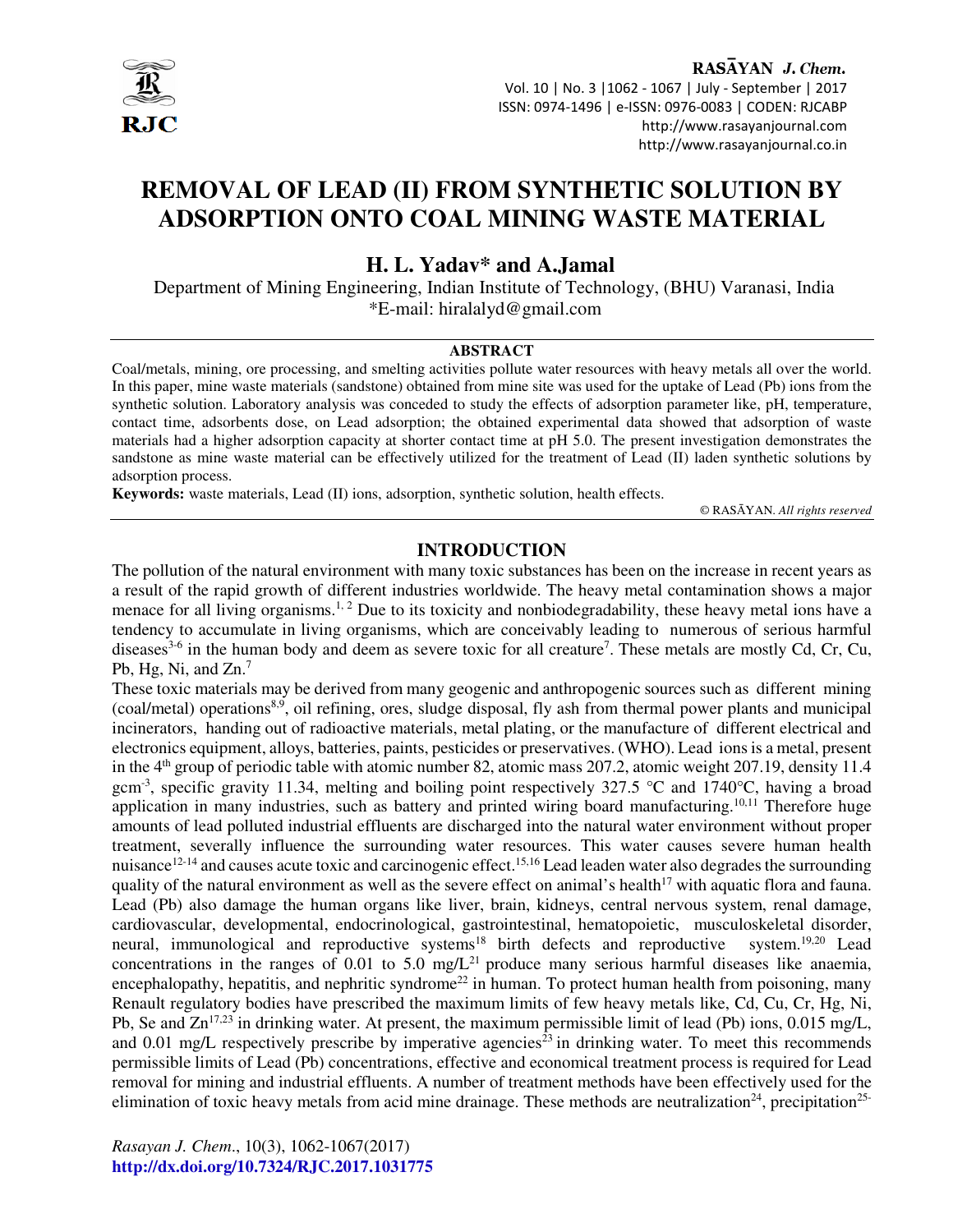<sup>28</sup>, electrochemical remediation<sup>29</sup>, oxidation and hydrolysis<sup>30</sup>, ion exchange<sup>31</sup> titration<sup>32</sup>, bio sorption,<sup>33</sup> adsorption,  $1, 2, 34-47$  reverse osmosis.  $48$ 

# **EXPERIMENTAL**

## **Material and Methods**

The water sample was collected in plastic containers, which was thoroughly washing with the sample water before sampling acid mine drainage from the inactive open-cast coal mines (Gorbi, Singrauli, India). The pH, TDS, temperature, salinity and conductivity were measured in the field using a Hanna multi-parameter (HI 9828).Natural sandstone was collected from the mine site and crushed in a ball mill, and then sieved and particles ranging from 75 to 150µm were used for the study. Characteristic of sandstone through XRF analysis shown in the Table-1, contain a high amount of Silica (SiO<sub>2</sub>), 67.87% and Alumina (Al<sub>2</sub>O<sub>3</sub>), 25.43 %. It was used as the effective low-cost adsorbent for the Lead uptake from the synthetic solution. The pH value was measured by using a Multiparameter, pH meter (Hanna, 9828).The concentrations of Lead in the solution were determined by using a heavy metals analyzer (HM 1000), and similar synthetic water solution is prepared in the laboratory by using AR Grade chemicals for analysis.

### **Batch Adsorption Experiments**

The batch adsorption process was carried out by mixing 2 to 12 grams of sandstone powder with 200 ml of synthetic solution in 250 ml conical flasks, shaking in a Borg shaker at 190 rpm for a time of 300 minutes. After shaking the adsorbent was separated using a what man filter paper 0.45µm size and filtrate were analyzed for Lead (Pb) concentrations by the heavy metals analyzer (HM1000).The pH, temperature, TDS, salinity and Electrical conductivity were measured by pH meter Hanna, (HI 9828 series).Study the effect of sandstone for different experimental parameters, i.e., the initial concentration of metal, pH value, agitation rate, shaking time and adsorbent sizes and dosage.

### **Effect of sandstone dosage**

# **RESULTS AND DISCUSSION**

In the adsorption process, adsorbent dosage plays a major role in removal efficiency. Figure 1, shows the experimental results obtained from equilibrium adsorption study for Lead ions removal efficiency vs. Sandstone dose at a constant Lead ion concentration (0.277 mg/L) with varying dosage of sandstone (2,4,6,8,10,12gm). The obtained result shows that the removal efficiency of sandstone depends on its dosage, while it metal removal efficiency decreases with decrease the adsorbent dosage. This is due to increasing the number of active sites, which provide more opportunity to metals ion to bind with active sites and attract metal ions onto the adsorbent material.<sup>49</sup>

### **Effect of Concentration**

The lead removal efficiency of sandstone was studied at different Lead ions concentration range, varying from 0.0010 to 0.277 mg/L, at a constant dose of sandstone, 4gm. Fig.-2. Shows that the uptake efficiency of sandstone also depends on the initial concentration of Lead ions in the synthetic solution. The study results showed a gradual decrease in the Lead removal capacity of sandstone, when the lead concentration increased in the solution. This decrease is due to the fact that at higher concentrations, the accessible sites become rarer on the number of ions present in synthetic solution. At the lower range of Lead concentration, the ratio between a number of available sites and metal ions concentration in the adsorption process is stumpy; so as a result, the adsorbed ions portion becomes sovereign from the primary range of concentration. The lead ions adsorption capacities of sandstone were reduced from 100% to 70%. So the metal removal efficiency depends on initial metal ions concentration<sup>50</sup> of the synthetic solution.

### **Effect of adsorbent size**

To obtain the optimal size of adsorbent, a sample of sandstone was studied by constant dose with a varying Particle size in the range of 75 µm, 106 µm, 125 µm, and 150 µm. The tests were investigated using initial Lead concentrations of 0.277 mg/L at the room temperature. Obtain the results are shown in Fig.-3, represented that the removal percentage increase with decrease the particle size of the adsorbent. This is due to increase the surface area of the adsorbent.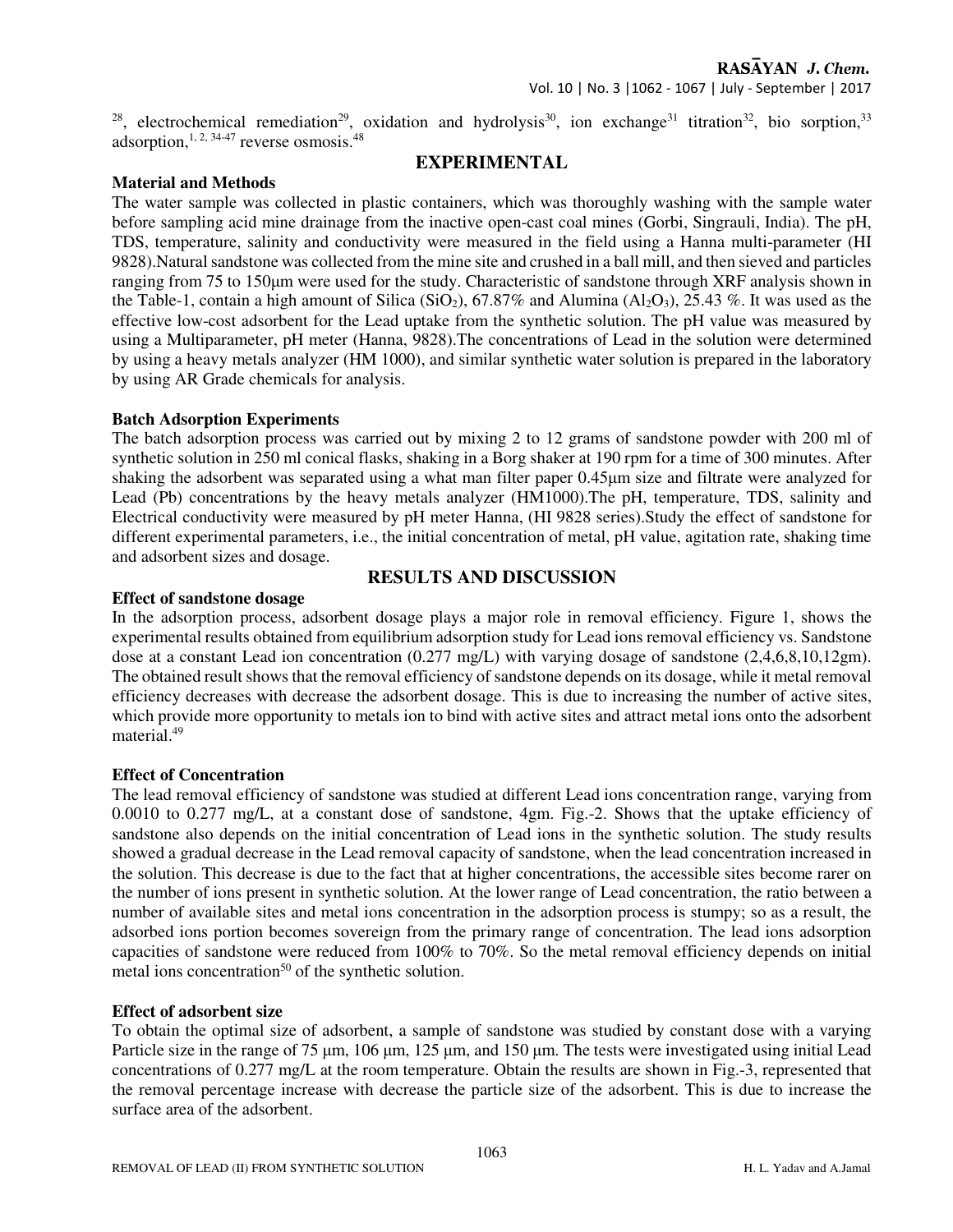#### **Effect of pH**

In adsorption process, pH plays a significant role in removal efficiency. To obtain the optimal pH of a sample of sandstone was studied with varying range of pH value 1.5 to 5. The tests were investigated using initial Lead concentrations of 0.277 mg/L at the room temperature. Obtain the results are shown in Fig.-4 represented that the removal percentage increase with increasing the pH of the solution because of the lower pH range, the concentration of H<sup>+</sup> is comparatively higher in solution, the rivalry for binding sites on the adsorbent surface with metal ions also increases resulting in a poorer efficiency of metal removal<sup>51</sup>. As solution pH increases, the negatively charged functional groups on the adsorbent surface, resulting in the enhancement of binding between metal ions and adsorbent. In this experimental study, when the pH value increased, the removal capacity of adsorbent also increased up to certain stages before it started declining at a slower rate or remains in constant.

#### **Effect of contact time**

In the adsorption studies, contact time is also an important parameter. This generally involves with the adsorbent surface and active sites of saturation. To obtain the optimal time of the adsorbent (sandstone) was studied by using a fixed dose of the adsorbent with a variable time interval. The selected time intervals were varied from 30 min to 300 min (i.e., 30, 60, 120, 180,240 and 300 min.). Obtain the results are shown in Fig.-5 represented that the reaction between the metal ions and active site binding, which are comparatively rapid throughout the intake phase of metals exposure. Thus, the active sites are getting engaged by metal ions which resulted in the remaining ions engage each other for free active sites <sup>52</sup>, the removal percentage increase with the increase, the adsorbent time. This is due to the increased surface area of the adsorbent, greater availability of exchange sites and presence of more adsorption sites.

#### **Effects of temperature**

The effects of temperature on Lead removal were investigated at a varying range of temperatures (25, 30, and 50°C) for five hours. Temperatures were adjusted using a temperature controlled orbital shaker. Fig.-6 represented that the removal percentage increase with increasing the temperature up to a certain limit.

#### **Effect of electrical conductivity**

The electrical conductivity of the treated water sample decreased over time (Fig.-7), by the end of the experimental analysis, the EC had reduced to741 µS/cm. This was almost 65% of the removal of initial Electrical Conductivity of the raw water sample, indicating the removal of metals from a water sample.

#### **Effect of total dissolved solids (TDS)**

The concentration of total dissolved solids (TDS) in the raw AMD was 1250 mg/L. When the water sample was treated by the sandstone, the TDS in the sample, subsequently decreased (shown in Fig.-8), 370 mg/L.

#### **Effect of Salinity**

Salinity in water found due to an excess concentration of dissolved salts, which affects the water quality. The higher level of salinity in water decreased the concentration of dissolved oxygen. The salinity level in the solution before treatment was 1.12 PSU. After treatment by sandstone, the range of salinity concentration in the sample, subsequently decreased (Fig.-9) from 1.12 PSU to 0.36 PSU.

| Tuble 1. Shows the enemied composition of sundstone |                            |             |
|-----------------------------------------------------|----------------------------|-------------|
| S.No.                                               | Oxides                     | $%$ Content |
|                                                     | Silica $(SiO2)$            | 67.87       |
| $\mathcal{L}$                                       | Alumina $(Al2O3)$          | 25.43       |
| $\mathbf{R}$                                        | Ferric oxide $(Fe2O3)$     | 2.27        |
|                                                     | Calcium oxide (CaO)        | 1.70        |
|                                                     | Titanium dioxide $(TiO2)$  | 0.086       |
|                                                     | Potassium oxide $(K_2O)$   | 0.560       |
|                                                     | $Nickel(II)$ oxide $(NiO)$ | 0.212       |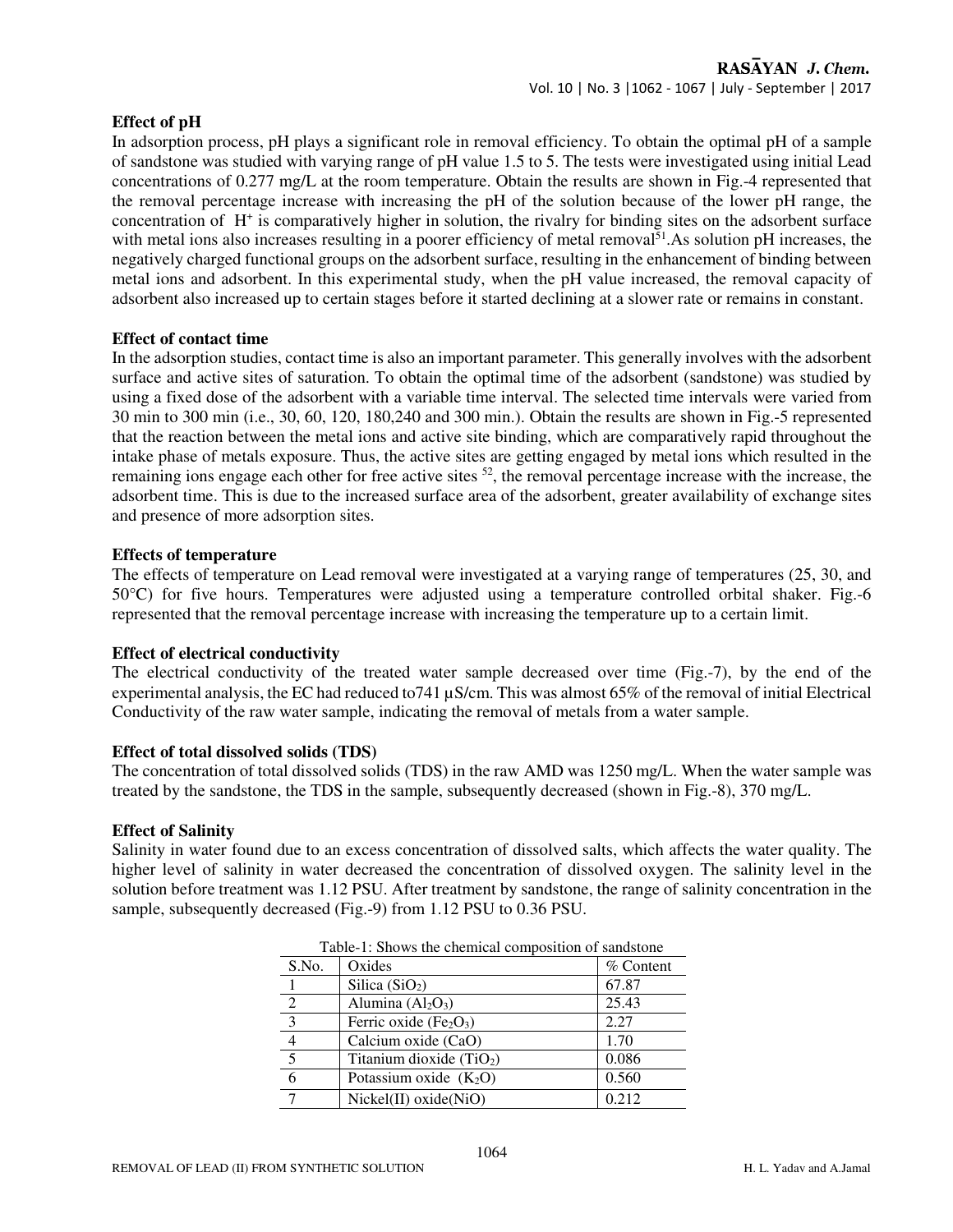

RASAYAN J. Chem.

 $L$ ead

Vol. 10 | No. 3 |1062 - 1067 | July - September | 2017

Fig.-1: Effect of dose on the removal of Lead (Pb) Fig.-2: Effect of concentration on the removal of Lead (Pb)

200

250

300



Fig.-3: Effect of size on the removal of Lead (Pb) Fig.-4: Effect of pH on the removal of Lead (Pb)







Fig.-5: Effect of time on the removal Lead (Pb) Fig.-6: Effect of temperature on the removal of Lead(Pb)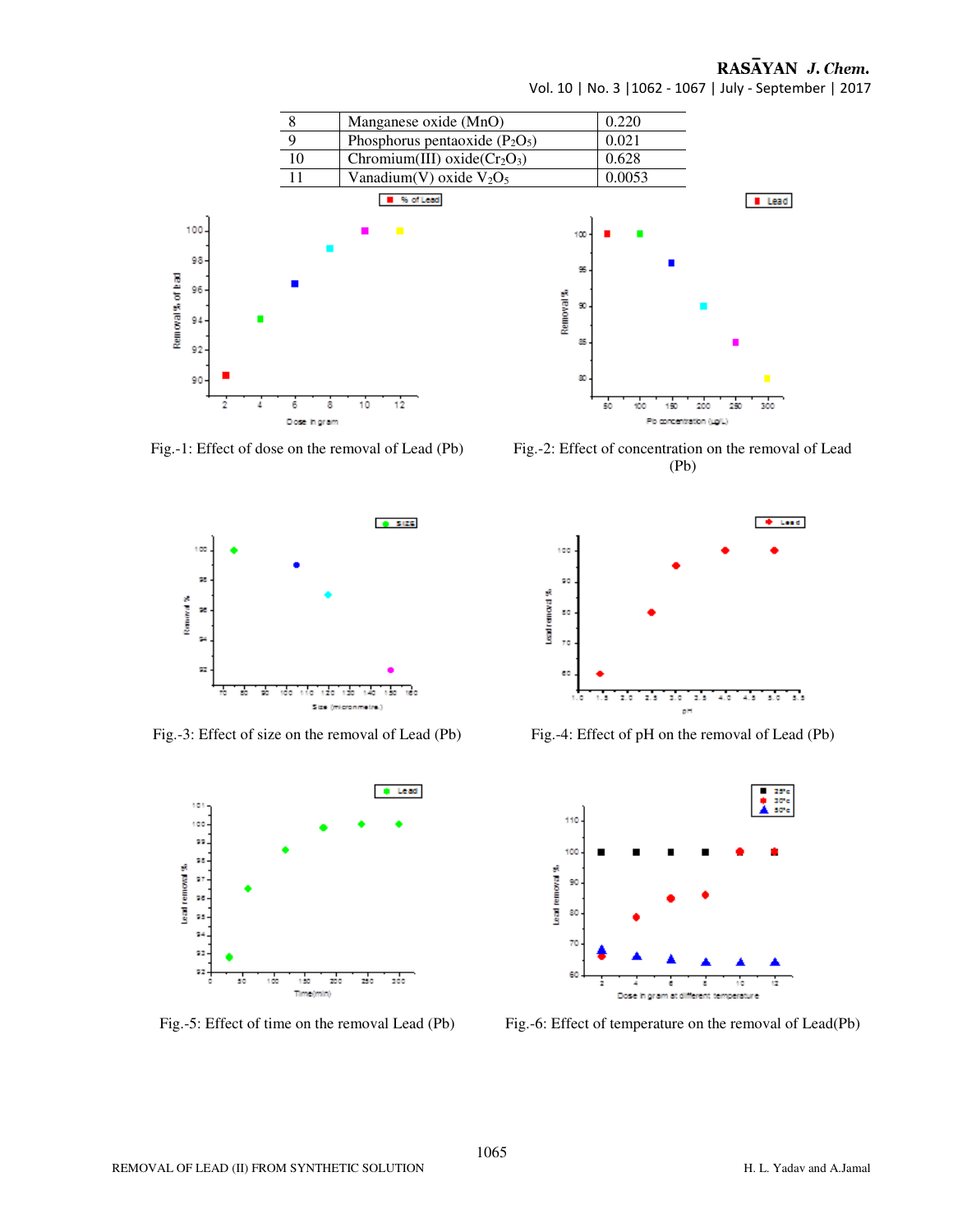RASAYAN J. Chem.

 $\blacksquare$  EC 2200 ood Becifical conductivity (uSAcm) 1800 1600 1400 1200 1000 800 600 Dock



Vol. 10 | No. 3 |1062 - 1067 | July - September | 2017

Fig.-7: Effect of EC. on the removal of Lead (Pb) Fig.-8: Effect of TDS on the removal of Lead (Pb)



Fig.-9: Effect of Salinity on the removal of lead (Pb)

# **CONCLUSION**

The batch adsorption process is used for adsorption of Lead from a synthetic water solution on sandstone as a low-cost adsorbent. The sandstone proved to be effective for significant uptake of Lead ions from the synthetic solution. Sandstone is easily available on mining site as waste materials can be used for the treatment of toxic heavy metal leaden effluents containing Lead ions, thereby reducing the toxic effects posed by these metals to the environment. The batch adsorption tests were conducted in the laboratory, the maximum uptake of Lead (90 to 100%) was found in the pH range (3 to 5).It also reduces total dissolved solids, electrical conductivity and salinity 70.3%, 65%, and 68% respectively.

### **ACKNOWLEDGEMENT**

The authors would like to thank, Department of Mining Engineering, Indian Institute of Technology, and Banaras Hindu University for offering the supports for this work.

### **REFERENCES**

- 1. A. Jamal, H. L. Yadav, and S.S Pandey, *Euro. J. of Adv. in Eng. and Tech.*, **2(8),** 16(2015).
- 2. H. L. Yadav, A. Jamal, *International Journal of Advance Research*, **4 (6),** 310(2016).
- 3. M. Kobya, E. Demirbas, Ince, E. M. Senturk, *Bioresour. Technol.*, **96**, 1518(2005).
- 4. T.G. Chuah, A. Jumasiah, I. Azni, S. Katayon, S.Y.T. Choong, *Desalination*, **175,**305 (2005).
- 5. M. Imamoglu, O. Tekir, *Desalination*, **228,** 108(2008).
- 6. Gunay, E. Arslankaya, I. Tosun, *J. Hazard. Mater.*, **146,** 362(2007).
- 7. Y. Mido, M. Satake. Publishing House, New Delhi, (1995).
- 8. A. Alcolea et al., *Miner. Eng.*, **26,** 86(2012).
- 9. H. Davies, P.Weber, P. Lindsay, D. Craw, and J. Pope, *Sci. Total Environ.*, **409(15),** 2971(2011).